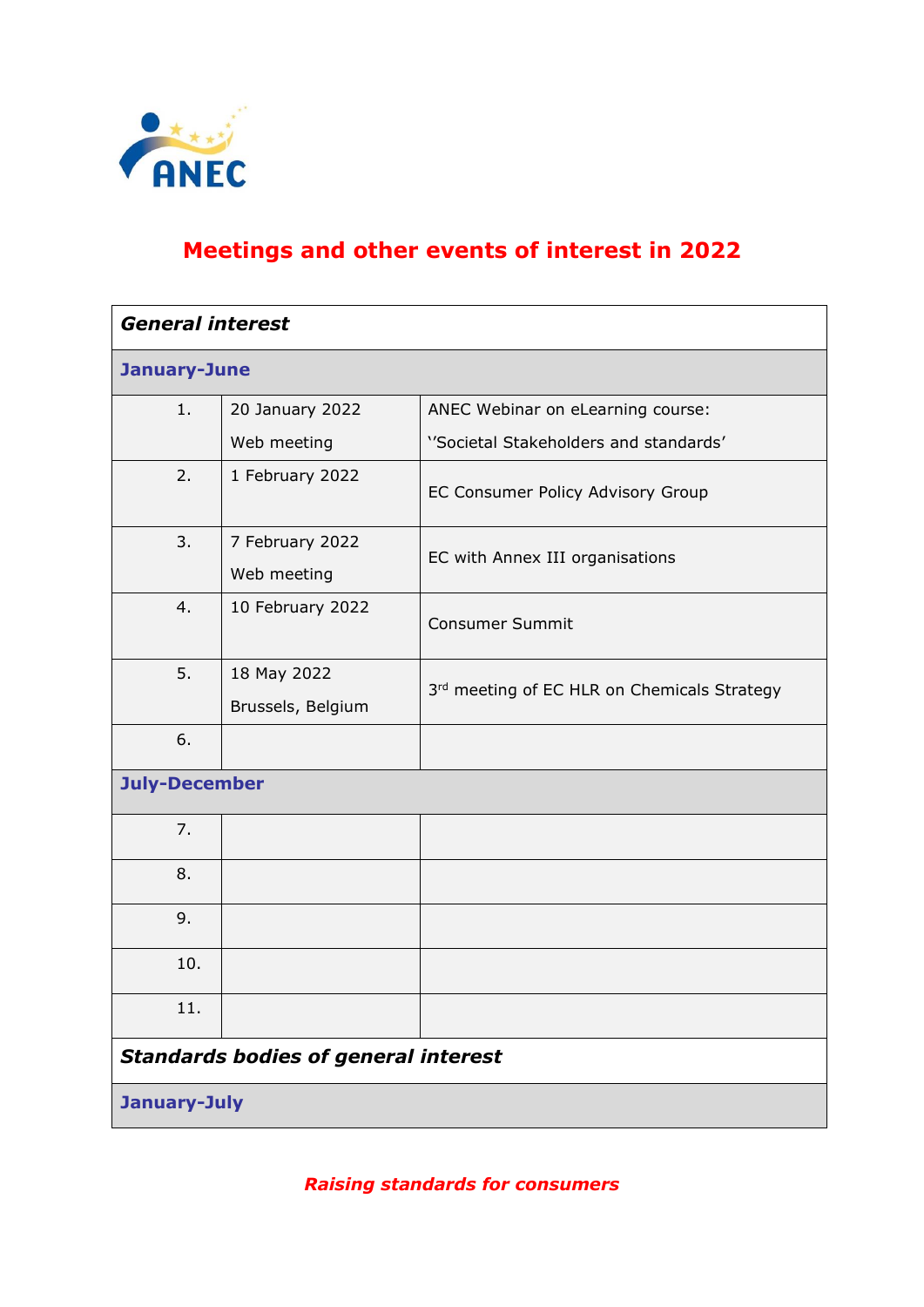| 1.                   | 19 January 2022<br>Web meeting | CEN-CENELEC SSG operational meeting                               |
|----------------------|--------------------------------|-------------------------------------------------------------------|
| 2.                   | 21 January 2022<br>Web meeting | CEN-CENELEC POL Working Groups                                    |
| 3.                   | 8 February 2022<br>Web meeting | CENELEC/BT meeting                                                |
| 4.                   | 10 March 2022<br>Web meeting   | CEN/BT TCMG meeting                                               |
| 5.                   | 28 April 2022                  | CEN-CENELEC POL Working Groups                                    |
| 6.                   | 4 May 2022                     | CEN/BT meeting                                                    |
| 7.                   | 5 May 2022                     | Common session of the CEN/BT and CENELEC/BT                       |
| 8.                   | 6 May 2022                     | CENELEC/BT meeting                                                |
| <b>July-December</b> |                                |                                                                   |
| 9.                   |                                |                                                                   |
| 10.                  |                                |                                                                   |
| 11.                  |                                |                                                                   |
| 12.                  |                                |                                                                   |
| 13.                  |                                |                                                                   |
| <b>Child Safety</b>  |                                |                                                                   |
| January-June         |                                |                                                                   |
| 1.                   | 10 January 2022<br>Web meeting | ANEC teleconference meeting to prepare CEN TC<br>136 WG17 meeting |
| 2.                   | 11 January 2022<br>Web meeting | <b>CEN SRAHG 'Toys'</b>                                           |
| 3.                   | 12 January 2022<br>Web meeting | CEN TC 136 WG17 'Trampoline Parks'                                |
| 4.                   | 13 January 2022                | CEN TC 252 WG3 "Wheeled Child Conveyances"                        |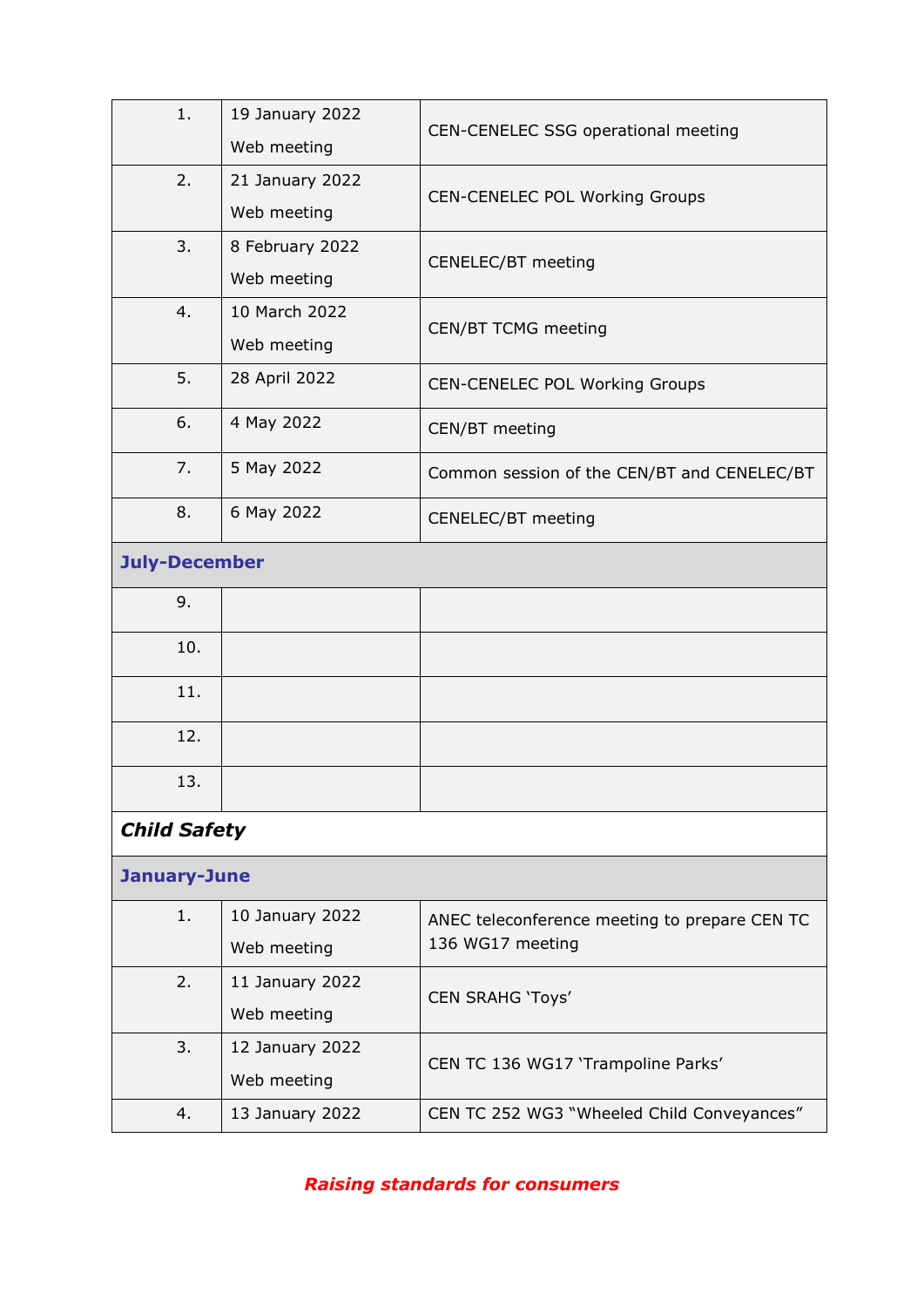|     | Web meeting         |                                                              |
|-----|---------------------|--------------------------------------------------------------|
| 5.  | 14 January 2022     |                                                              |
|     | Web meeting         | CEN TC 52 WG10 TG 'Warnings'                                 |
| 6.  | 19 January 2022     | CEN TC 248 WG34 'Textile child care articles'                |
|     | Web meeting         |                                                              |
| 7.  | 24-25 January 2022  | ISO TC 310 'Child care articles' plenary                     |
|     | Web meeting         |                                                              |
| 8.  | 25-27 January 2022  | CEN TC 136 WG17 'Trampoline Parks'                           |
|     | Web meeting         |                                                              |
| 9.  | 1-2 February 2022   | CEN TC 207 WG2 'Requirements for Children's                  |
|     | Web meeting         | and Nursery Furniture'                                       |
| 10. | 9 February 2022     | CEN TC 252 WG3 'Wheeled Child Conveyances'                   |
|     | Web meeting         |                                                              |
| 11. | 11 February 2022    | CEN TC 52 WG10 TG1 'Ride-on toys'                            |
|     | Web meeting         |                                                              |
| 12. | 15 February 2022    | CEN TG 248 WG 20 'Safety of children's clothing'             |
|     | Web meeting         |                                                              |
| 13. | 21 February 2022    | CEN TC 248 WG 20 'Safety of children's clothing'             |
|     | Web meeting         |                                                              |
| 14. | 22 February 2022    | CEN TC 252 WG5 'Feeding, drinking, sucking and               |
|     | Web meeting         | similar functions'                                           |
| 15. | 23-24 February 2022 | CEN TC 122 WG1 'Anthropometric data of                       |
|     | Web meeting         | children'                                                    |
| 16. | 24 February 2022    | CEN TC 252 WG6 'General and common safety<br>specifications' |
| 17. | 3 March 2022        | CEN TC 248 WG20 'Safety of children's clothing'              |
|     | Web meeting         |                                                              |
| 18. | 9-10 March 2022     | CEN TC 252 WG 1 'Seating and body care'                      |
|     | Web meeting         |                                                              |
| 19. | 15-16 March 2022    | CEN TC 136 WG 22 'Gymnastic and playing field                |
|     | <b>Berlin</b>       | equipment'                                                   |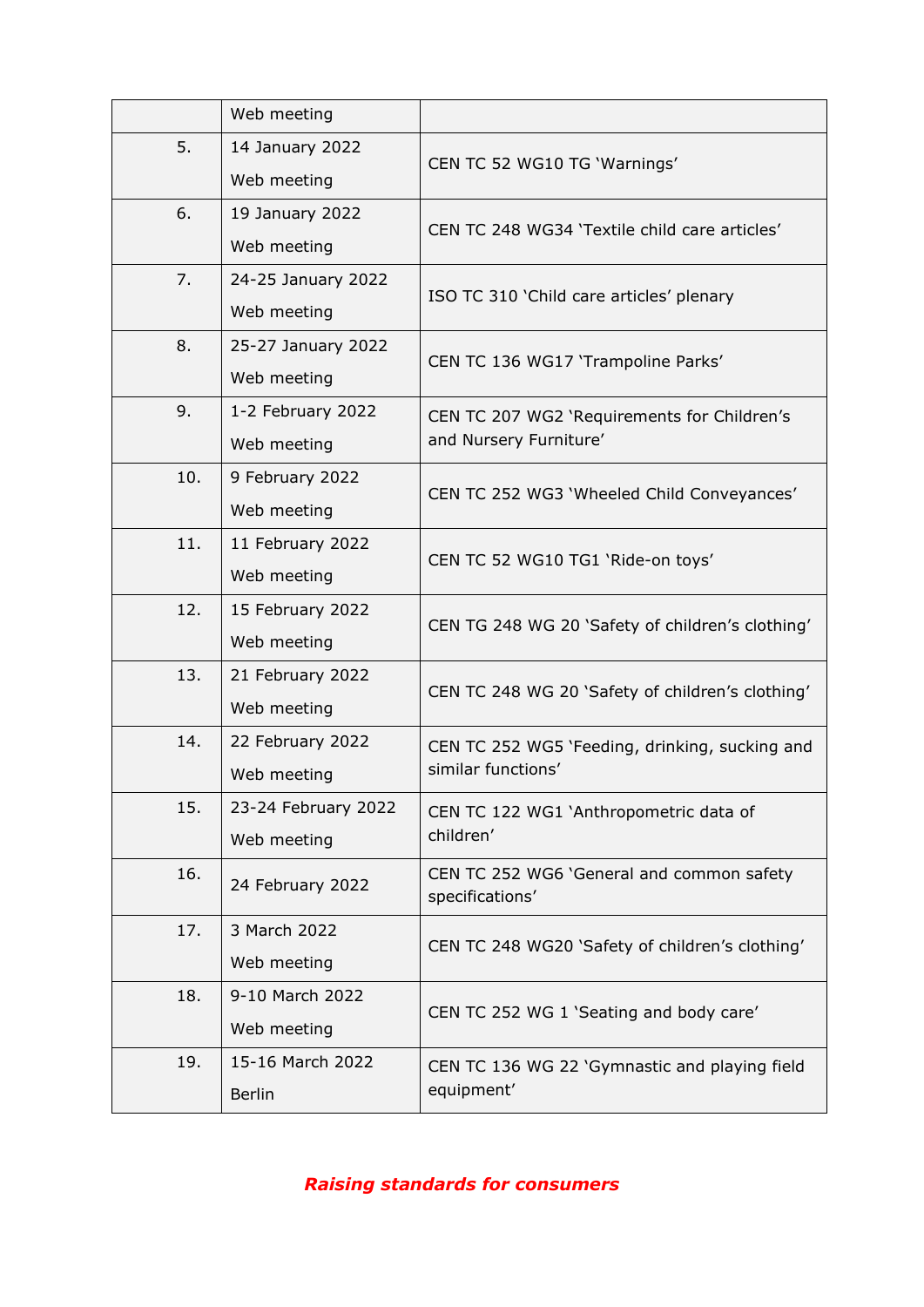| 20.                  | 24-25 March 2022    | <b>ANEC Child Safety WG meeting</b>                                  |
|----------------------|---------------------|----------------------------------------------------------------------|
|                      | Web meeting         |                                                                      |
| 21.                  | 6 May 2022          | CEN TC 252 'Child care articles' Annual Plenary                      |
|                      | Web meeting         | Meeting                                                              |
| 22.                  | 18-19 May 2022      | CEN TC 252 WG 1 'Seating and body care'                              |
| 23.                  | 24-25 May 2022,     | CEN TC207/WG2 'Requirements for Children's                           |
|                      | Web meeting         | and Nursery Furniture'                                               |
| 24.                  |                     |                                                                      |
| 25.                  |                     |                                                                      |
| <b>July-December</b> |                     |                                                                      |
| 26.                  | 4-5 July 2022       | CEN TC 252 WG5 'Feeding, drinking, sucking and<br>similar functions' |
| 27.                  | 6-7 July 2022       | CEN TC 252 WG1 'Seating and body care'                               |
| 28.                  | 5-6 October 2022    | CEN TC 252 WG1 'Seating and body care'                               |
| 29.                  | 3-4 November 2022   | CEN TC 207 WG2 'Requirements for Children's                          |
|                      | Web meeting         | and Nursery Furniture'                                               |
| 30.                  | 14-15 December 2022 | CEN TC 252 WG1 'Seating and body care'                               |
| 31.                  |                     |                                                                      |
| 32.                  |                     |                                                                      |
| 33.                  |                     |                                                                      |
| 34.                  |                     |                                                                      |
| <b>Accessibility</b> |                     |                                                                      |
| January-June         |                     |                                                                      |
| 1.                   | 11 January 2022     | CEN TC 10 WG9 'Inclined Lifts'                                       |
|                      | Web meeting         |                                                                      |
| 2.                   | 13 January 2022     | CEN TC 10 WG9 'Inclined Lifts'                                       |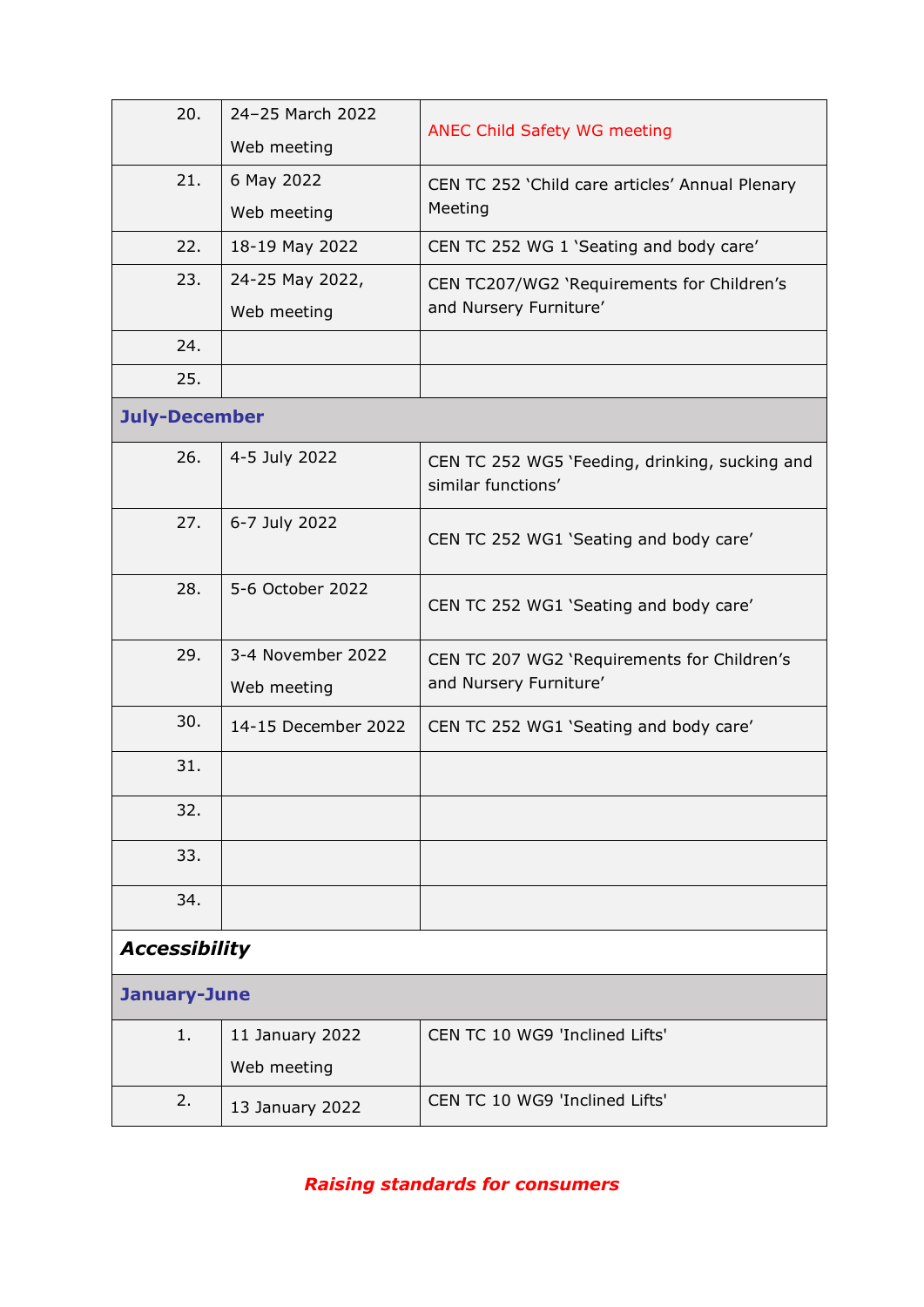|                      | Web meeting           |                                                            |
|----------------------|-----------------------|------------------------------------------------------------|
| 3.                   | 14 January 2022       | <b>CEN/CENELEC SRAHG Accessibility</b>                     |
|                      | Web meeting           |                                                            |
| 4.                   | 25 January 2022       | CEN/CLC/ETSI/JWG eAccessibility - 8 <sup>th</sup> meeting  |
|                      | Web meeting           |                                                            |
| 5.                   | 26 January 2022       | CEN TC 10 WG8 'Stairlifts and vertical platforms           |
|                      | Web meeting           | for the disabled'                                          |
| 6.                   | 27 January 2022       | CEN TC 10 WG6 'Fire related issues'                        |
|                      | Web meeting           |                                                            |
| 7.                   | 27 January 2022       | CEN TC 293 WG12 'Accessibility'                            |
|                      | Web meeting           |                                                            |
| 8.                   | 28 January 2022       | CEN TC 10 WG6 'Fire related issues'- 33rd                  |
|                      | Web meeting           | meeting                                                    |
| 9.                   | 31 January-2 February | ISO TC 59 SC 16 WG4 'Accessibility of                      |
|                      | 2022                  | Immovable Cultural Heritage'                               |
|                      | Web meeting           |                                                            |
| 10.                  | 1 February 2022       | CEN/CLC/JTC 11 'Accessibility in the built<br>environment' |
|                      | Web meeting           |                                                            |
| 11.                  | 2 February 2022       | ETSI TC Human Factors - 87 <sup>th</sup> meeting           |
|                      | Web meeting           |                                                            |
| 12.                  | 7 February 2022       | CEN TC 10 WG6 'Fire related issues'- 34th                  |
|                      | Web meeting           | meeting                                                    |
| 13.                  | 7 February 2022       | CEN TC 293 WG13 'Tactile lettering'                        |
|                      | Web meeting           |                                                            |
| 14.                  | 22 February 2022      | CEN TC 293 WG12 'Accessibility '                           |
|                      | Web meeting           |                                                            |
| <b>July-December</b> |                       |                                                            |
| 15.                  |                       |                                                            |
| 16.                  |                       |                                                            |
|                      |                       |                                                            |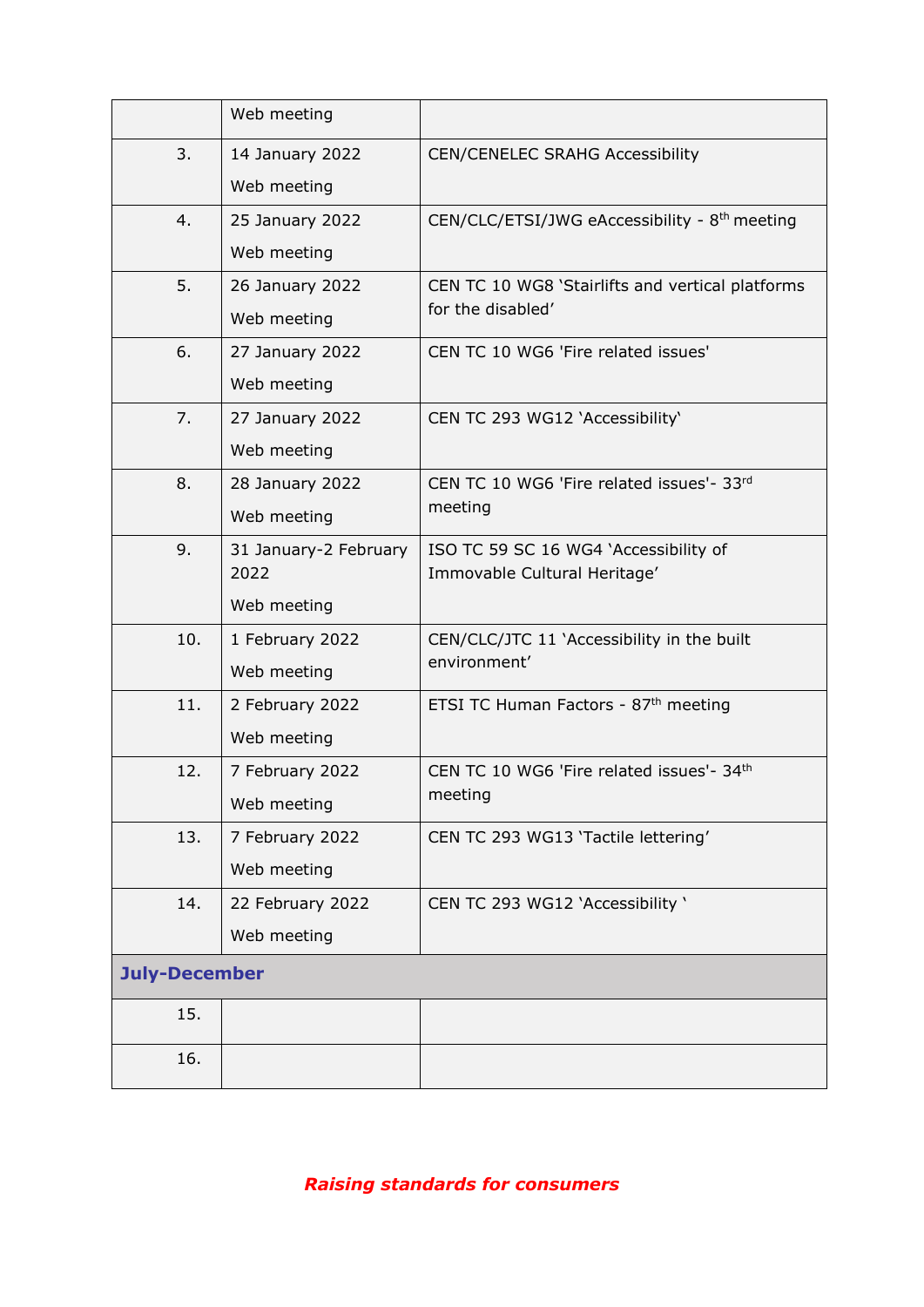| 17.                    |                    |                                                     |
|------------------------|--------------------|-----------------------------------------------------|
| 18.                    |                    |                                                     |
| 19.                    |                    |                                                     |
| 20.                    |                    |                                                     |
| 21.                    |                    |                                                     |
| 22.                    |                    |                                                     |
| 23.                    |                    |                                                     |
| <b>Digital Society</b> |                    |                                                     |
| January-June           |                    |                                                     |
| 1.                     | 10 January 2022    | <b>ETSI TC CYBER RED</b>                            |
|                        | Web meeting        |                                                     |
| 2.                     | 10 January 2022    | CEN/CLC/JTC 13 'Cybersecurity and data protection'  |
|                        | Web meeting        |                                                     |
| 3.                     | 12-13 January 2022 | CEN/CLC/ETSI/SF-SSCC (TG DT) on digital twins       |
|                        | Web meeting        |                                                     |
| 4.                     | 17 January 2022    | SRAHG RED Cybersecurity - 14th meeting              |
|                        | Web meeting        |                                                     |
| 5.                     | 25 January 2022    | CEN-CLC/JTC 21 'Artificial Intelligence'            |
|                        | Web meeting        |                                                     |
| 6.                     | 24 January 2022    | CEN-CLC/JTC 21 'Artificial Intelligence' Road       |
|                        | Web meeting        | mapping task force                                  |
| 7.                     | 25 January 2022    | CEN-CLC/JTC 21 'Artificial Intelligence' WG 1 (SAG) |
|                        | Web meeting        |                                                     |
| 8.                     | 2 February 2022    | <b>ETSI TC Human Factors</b>                        |
|                        | Web meeting        |                                                     |
| 9.                     | 2-4 February 2022  | ETSI TC Cyber                                       |
|                        | Web meeting        |                                                     |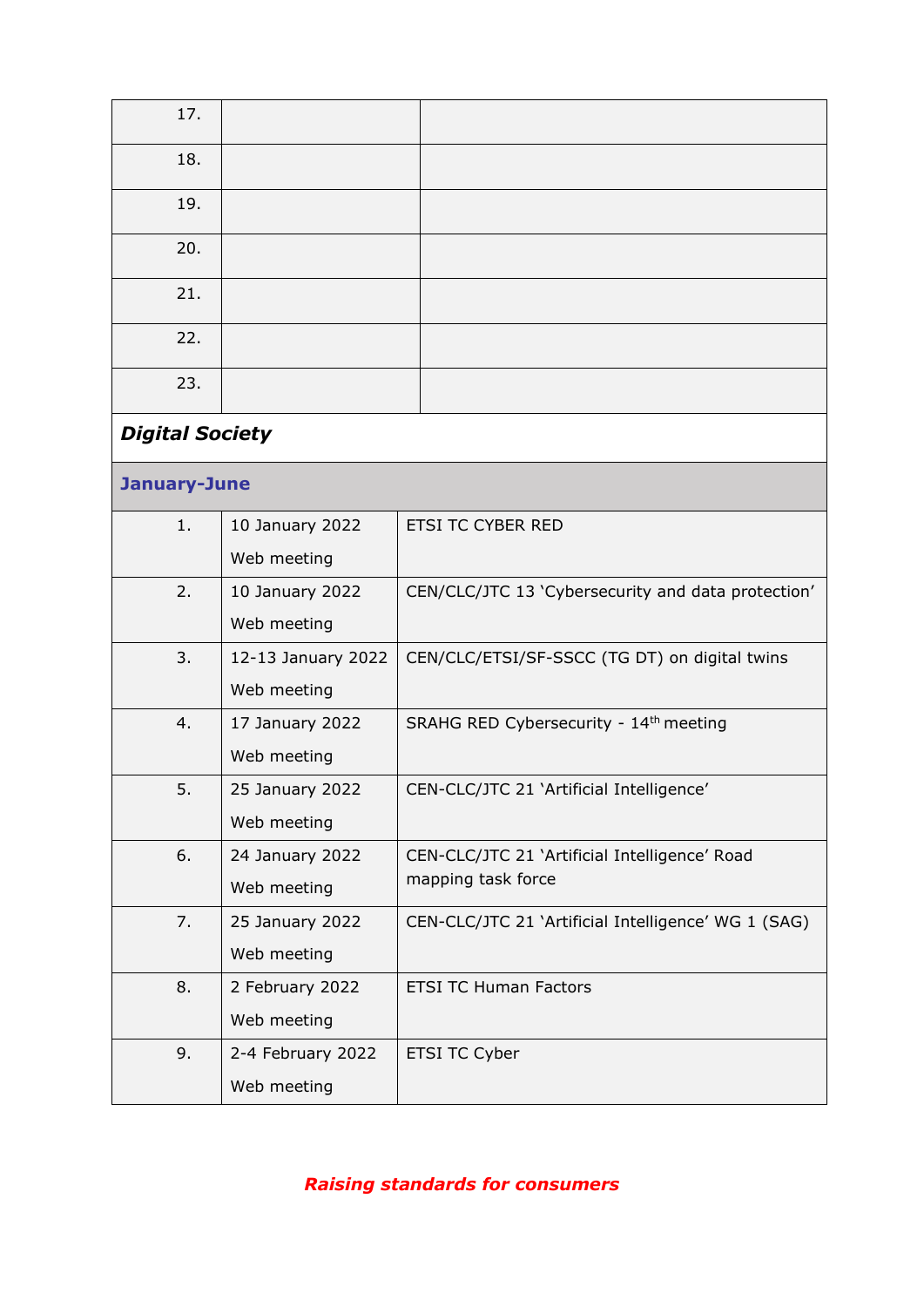| 10.                  | 15 February 2022<br>Web meeting | CEN/CLC/JTC 19 'Blockchain and Distributed Ledger<br>Technologies' -7 <sup>th</sup> meeting        |
|----------------------|---------------------------------|----------------------------------------------------------------------------------------------------|
| 11.                  | 16 February 2022<br>Web meeting | CEN/CLC/JTC 13/WG5 'Data Protection, Privacy and<br>Identity Management'- 18 <sup>th</sup> meeting |
| 12.                  | 23 February 2022<br>Web meeting | CEN TC 465 'Sustainable Cities and Communities'<br>plenary meeting                                 |
| 13.                  | 24 February 2022<br>Web meeting | EC RED expert meeting                                                                              |
| 14.                  | 28 February 2022<br>Web meeting | CEN-CLC/JTC 21 'Artificial Intelligence'                                                           |
| 15.                  | 21 March 2022<br>Web meeting    | <b>ANEC Digital Society WG meeting</b>                                                             |
| <b>July-December</b> |                                 |                                                                                                    |
| 16.                  |                                 |                                                                                                    |
| 17.                  |                                 |                                                                                                    |
| 18.                  |                                 |                                                                                                    |
| 19.                  |                                 |                                                                                                    |
| 20.                  |                                 |                                                                                                    |
| 21.                  |                                 |                                                                                                    |
| 22.                  |                                 |                                                                                                    |
| 23.                  |                                 |                                                                                                    |
| 24.                  |                                 |                                                                                                    |
| 25.                  |                                 |                                                                                                    |
|                      | <b>Domestic Appliances</b>      |                                                                                                    |
| <b>January-June</b>  |                                 |                                                                                                    |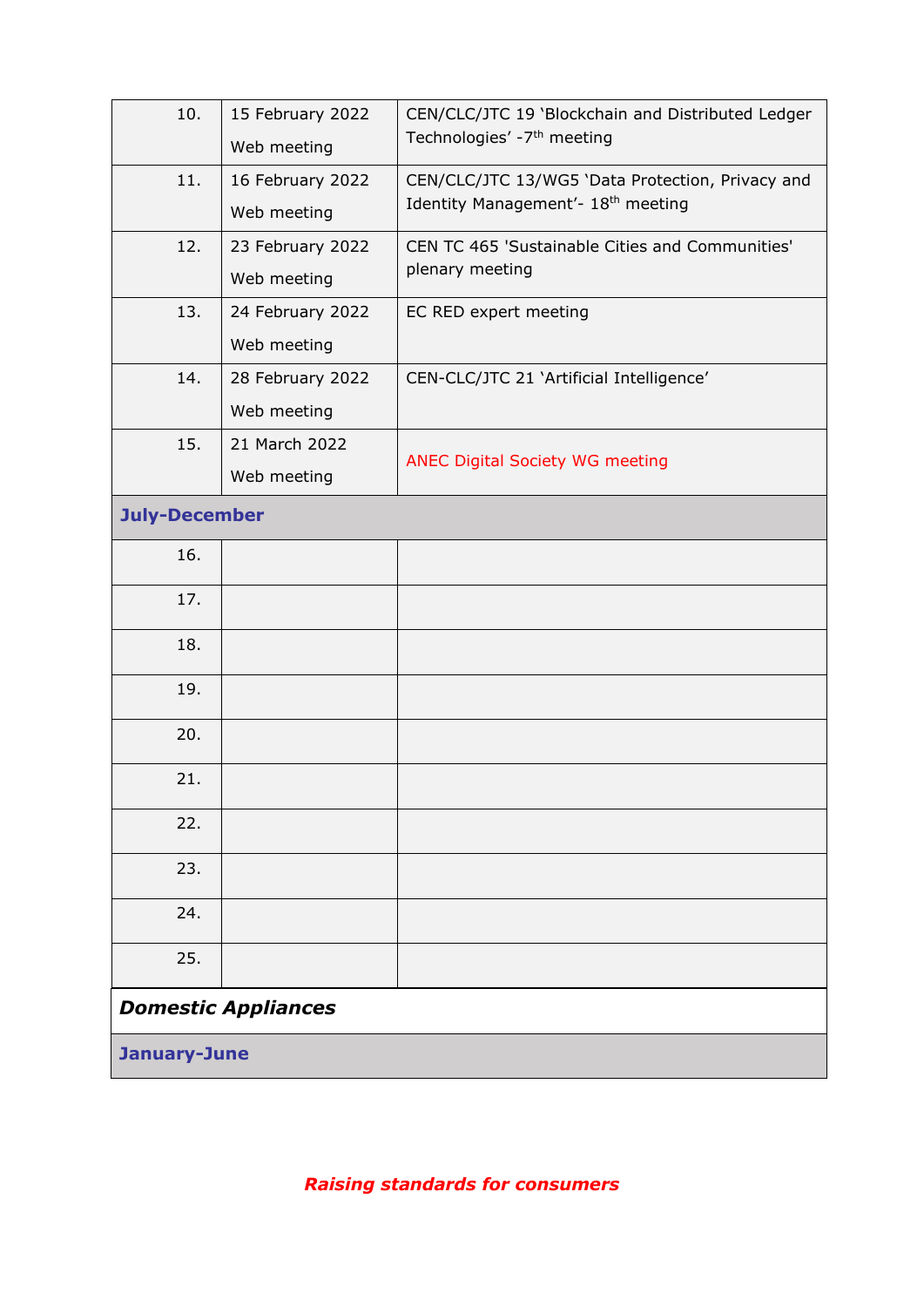| 1.                   | 11-13 January<br>2022<br>Web meeting                   | CLC TC 61 'Safety of household and similar electrical<br>appliances' |
|----------------------|--------------------------------------------------------|----------------------------------------------------------------------|
| 2.                   | 13 January 2022<br>Web meeting                         | <b>CLC TC 116 WG5</b>                                                |
| 3.                   | 18 January 2022<br>Web meeting                         | IEC TC 61 WG 49 'Circular economy and material<br>efficiency'        |
| 4.                   | 18 January 2022<br>Web meeting                         | CLC TC 61 WG1                                                        |
| 5.                   | 18-19 January<br>2022<br>Web meeting                   | IEC ACOS 'Advisory Committee on Safety'                              |
| 6.                   | 27 January 2022<br>Web meeting                         | EC Steering Group 'EUFireStat' Project                               |
| 7.                   | 16-20 May 2022<br>Web meeting                          | CLC TC 61 'Safety of household and similar<br>electrical appliances' |
| 8.                   | 13-17 June 2022<br>Jeju, Korea                         | IEC TC 61 'Safety of household and similar electrical<br>appliances' |
| 9.                   |                                                        |                                                                      |
| 10.                  |                                                        |                                                                      |
| 11.                  |                                                        |                                                                      |
| 12.                  |                                                        |                                                                      |
| <b>July-December</b> |                                                        |                                                                      |
| 13.                  | 31 October $-4$<br>November 2022<br>San Francisco, USA | IEC TC 61 'Safety of household and similar electrical<br>appliances' |
| 14.                  |                                                        |                                                                      |
| 15.                  |                                                        |                                                                      |
| 16.                  |                                                        |                                                                      |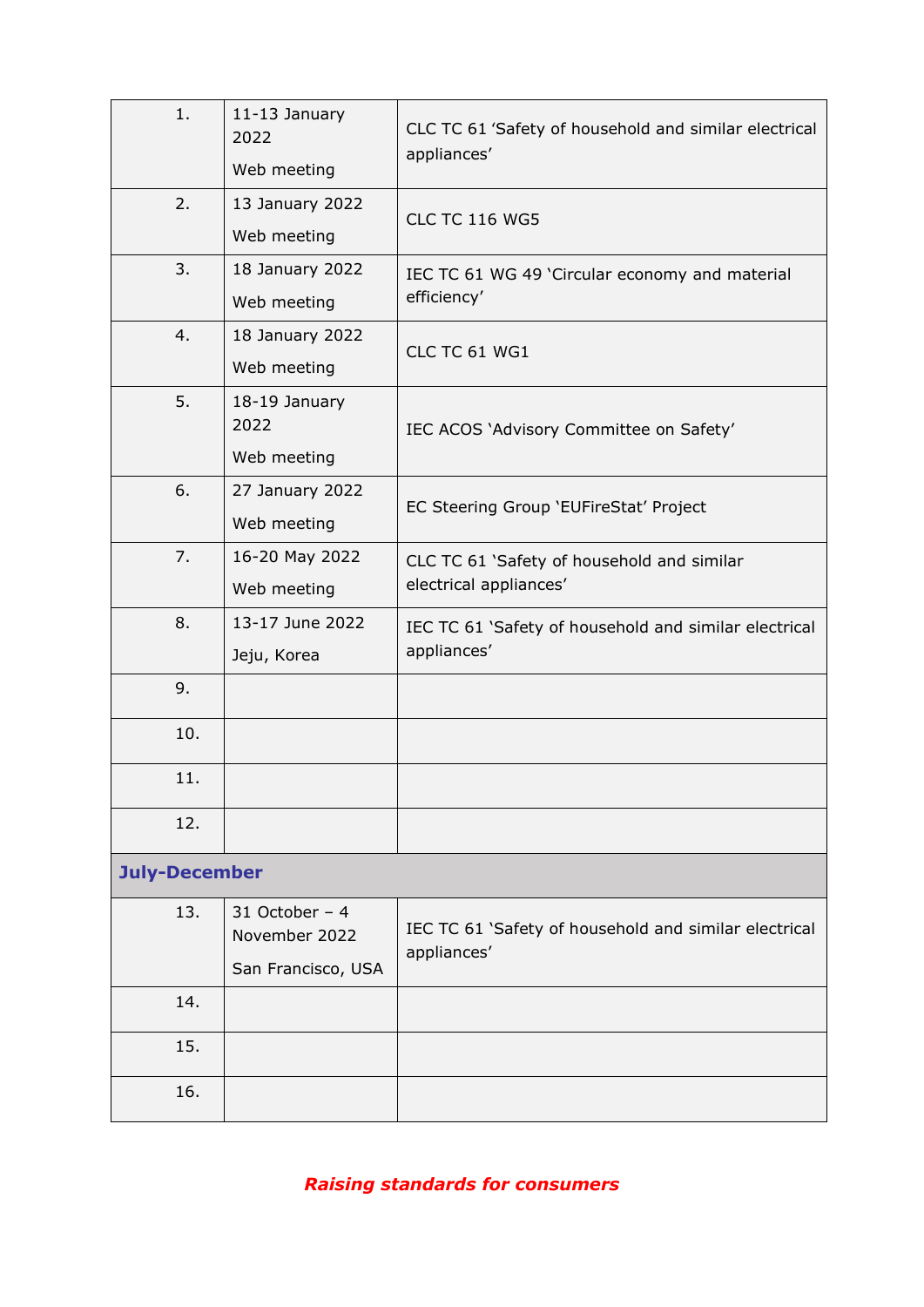| 17.             |                 |                                                               |
|-----------------|-----------------|---------------------------------------------------------------|
| 18.             |                 |                                                               |
| 19.             |                 |                                                               |
| 20.             |                 |                                                               |
| 21.             |                 |                                                               |
| 22.             |                 |                                                               |
| 23.             |                 |                                                               |
| 24.             |                 |                                                               |
| <b>Services</b> |                 |                                                               |
| January-June    |                 |                                                               |
| 1.              | 8 February 2022 | CEN TC 403 "Aesthetic surgery and aesthetic non-              |
|                 | Web meeting     | surgical medical services" - 12 <sup>th</sup> plenary meeting |
| 2.              | 11-12 May 2022  | <b>ANEC Services WG meeting</b>                               |
|                 | Web meeting     |                                                               |
| 3.              |                 |                                                               |
| 4.              |                 |                                                               |
| 5.              |                 |                                                               |
| 6.              |                 |                                                               |
| 7.              |                 |                                                               |
| 8.              |                 |                                                               |
| 9.              |                 |                                                               |
| 10.             |                 |                                                               |
| $11.$           |                 |                                                               |
| 12.             |                 |                                                               |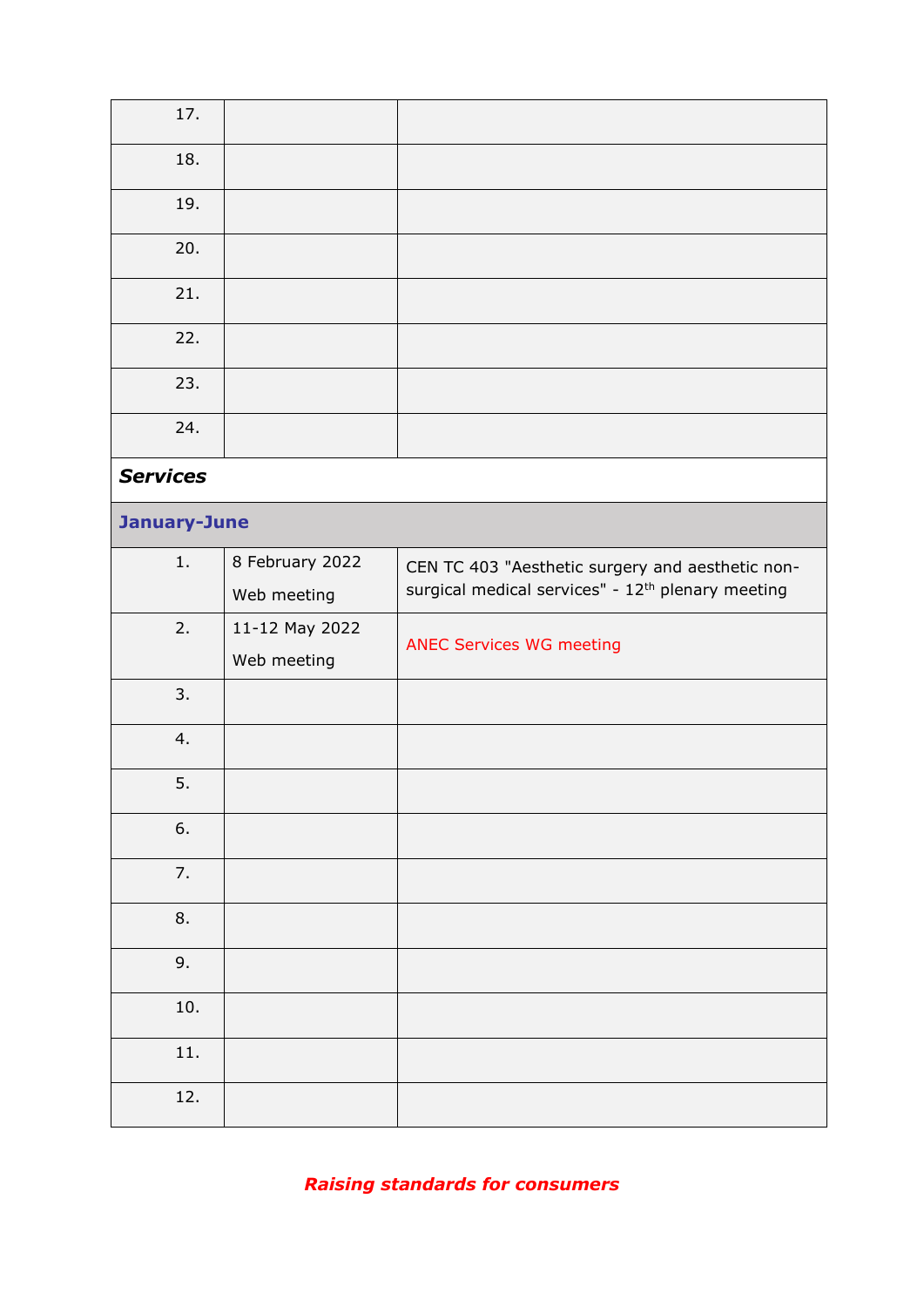| <b>July-December</b> |                |  |  |
|----------------------|----------------|--|--|
| 13.                  |                |  |  |
| 14.                  |                |  |  |
| 15.                  |                |  |  |
| 16.                  |                |  |  |
| 17.                  |                |  |  |
| 18.                  |                |  |  |
| 19.                  |                |  |  |
| 20.                  |                |  |  |
| 21.                  |                |  |  |
| 22.                  |                |  |  |
| 23.                  |                |  |  |
| 24.                  |                |  |  |
|                      | Sustainability |  |  |
|                      | January-June   |  |  |
| 1.                   |                |  |  |
| 2.                   |                |  |  |
| 3.                   |                |  |  |
| 4.                   |                |  |  |
| 5.                   |                |  |  |
| 6.                   |                |  |  |
| 7.                   |                |  |  |
| 8.                   |                |  |  |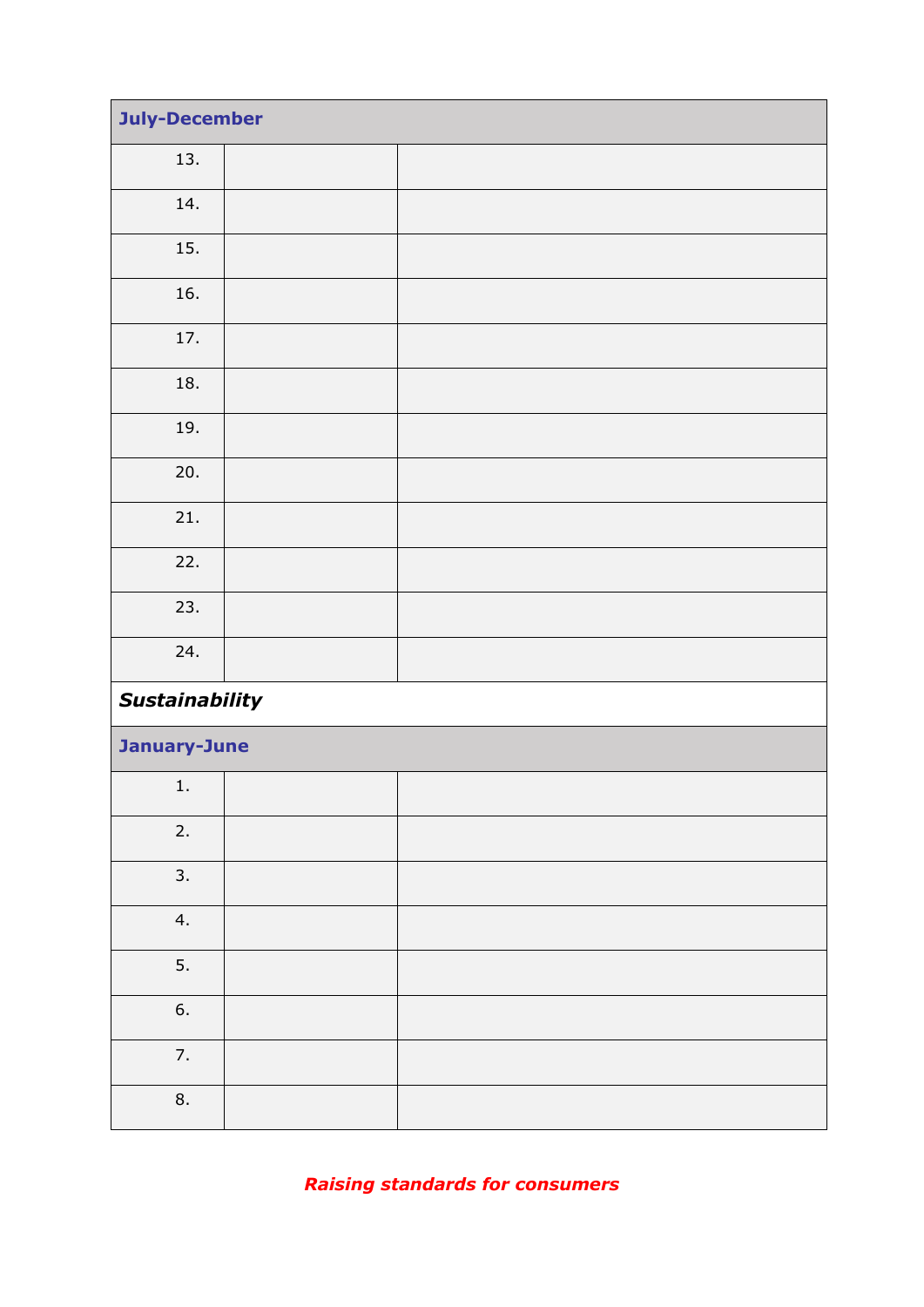| 9.                            |  |
|-------------------------------|--|
| 10.                           |  |
| 11.                           |  |
| 12.                           |  |
| <b>July-December</b>          |  |
| 13.                           |  |
| 14.                           |  |
| 15.                           |  |
| 16.                           |  |
| 17.                           |  |
| 18.                           |  |
| 19.                           |  |
| 20.                           |  |
| 21.                           |  |
| 22.                           |  |
| 23.                           |  |
| 24.                           |  |
| <b>Traffic &amp; Mobility</b> |  |
| January-June                  |  |
| $1.$                          |  |
| 2.                            |  |
| 3.                            |  |
| 4.                            |  |